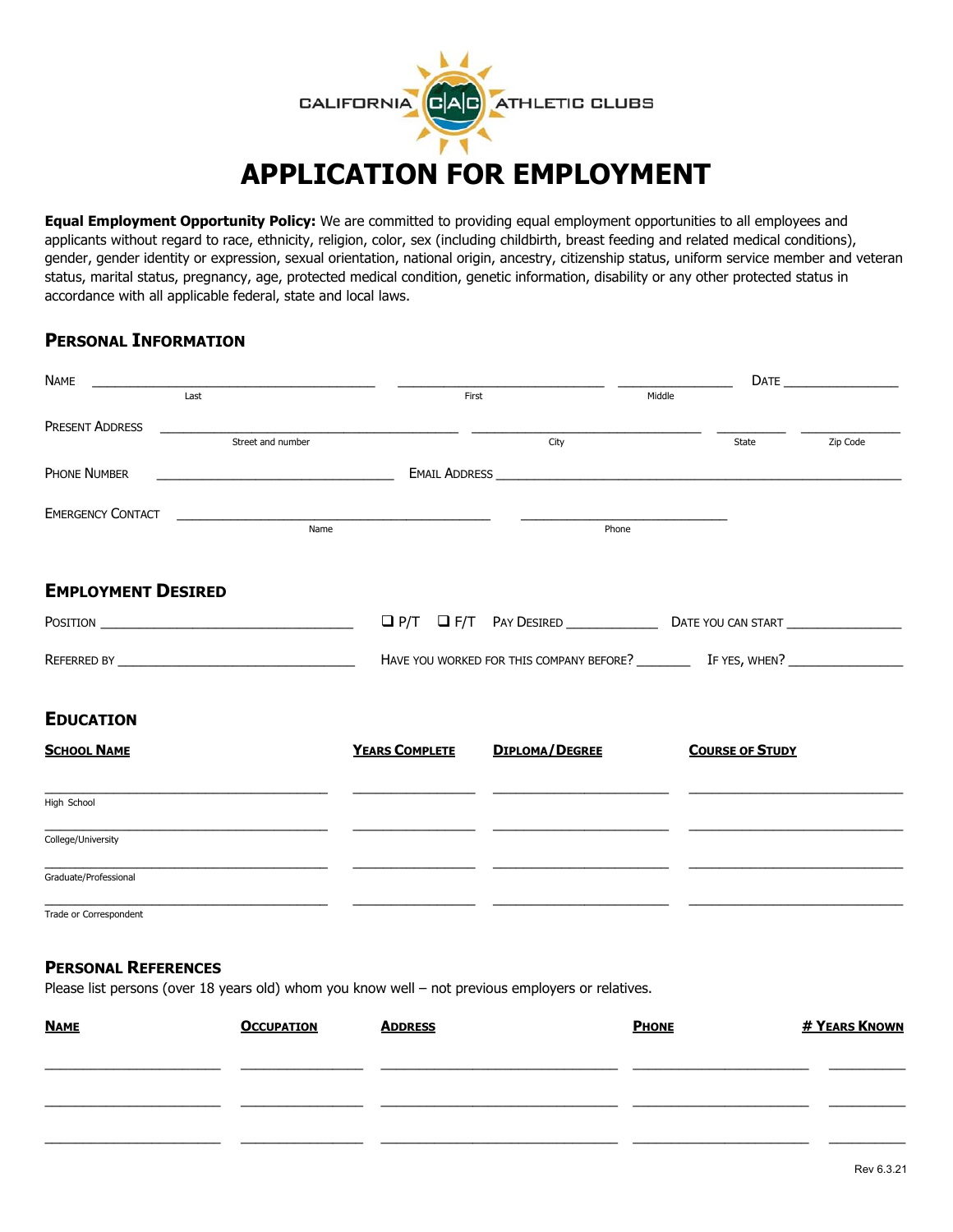## **RECORD OF PREVIOUS EMPLOYMENT**

Please list the names of your present and previous employers in chronological order with present or last employer listed first. Be sure to account for all periods of time including any period of unemployment. If self-employed, give business name and supply business references.

| <b>EMPLOYER EMPLOYER</b>                                                                                                                                            |                                                                      |                                       |                                  |
|---------------------------------------------------------------------------------------------------------------------------------------------------------------------|----------------------------------------------------------------------|---------------------------------------|----------------------------------|
|                                                                                                                                                                     | <b>DUTIES DUTIES</b>                                                 |                                       |                                  |
|                                                                                                                                                                     |                                                                      |                                       |                                  |
| PHONE #                                                                                                                                                             | <b>REASON FOR LEAVING THE READER OF STATE AND REASON FOR LEAVING</b> |                                       |                                  |
|                                                                                                                                                                     |                                                                      |                                       |                                  |
|                                                                                                                                                                     |                                                                      |                                       |                                  |
|                                                                                                                                                                     |                                                                      |                                       |                                  |
| PHONE #                                                                                                                                                             |                                                                      |                                       |                                  |
| <b>EMPLOYER EMPLOYER</b>                                                                                                                                            |                                                                      |                                       | DATES ___________ To ___________ |
|                                                                                                                                                                     |                                                                      |                                       |                                  |
| CITY, ST, ZIP                                                                                                                                                       |                                                                      |                                       |                                  |
| Phone $#$<br><u> 1999 - Johann John Harry Harry Harry Harry Harry Harry Harry Harry Harry Harry Harry Harry Harry Harry Harry H</u>                                 |                                                                      |                                       |                                  |
|                                                                                                                                                                     |                                                                      |                                       | DATES To                         |
|                                                                                                                                                                     |                                                                      |                                       |                                  |
| CITY, ST, ZIP                                                                                                                                                       |                                                                      |                                       |                                  |
| PHONE #<br><u> 1990 - Johann Barbara, martin amerikan ba</u>                                                                                                        |                                                                      |                                       |                                  |
| Have you ever been terminated or asked to resign from any job? $\Box$ Yes $\Box$ No                                                                                 |                                                                      | If yes, please explain circumstances: |                                  |
| Please explain fully any gaps in your employment history:                                                                                                           |                                                                      |                                       |                                  |
| May we contact your current employer? $\Box$ Yes $\Box$ No If No, please explain:                                                                                   |                                                                      |                                       |                                  |
| Please indicate any actual experience, special training and qualifications that you have which you feel are relevant to the position for which<br>you are applying: |                                                                      |                                       |                                  |
| If hired, can you furnish proof that you are over 18 years of age? $\Box$ Yes $\Box$ No                                                                             |                                                                      |                                       |                                  |
| Do you have adequate transportation to and from work? $\Box$ Yes $\Box$ No                                                                                          |                                                                      |                                       |                                  |
| THIS APPLICATION WILL BE CONSIDERED ACTIVE FOR A MAXIMUM OF THIRTY (30) DAYS. IF YOU WISH TO BE CONSIDERED FOR<br>EMPLOYMENT AFTER THAT TIME, YOU MUST REAPPLY.     |                                                                      |                                       |                                  |

I CERTIFY THAT ALL OF THE INFORMATION THAT I HAVE PROVIDED ON THIS APPLICATION IS TRUE AND ACCURATE.

\_\_\_\_\_\_\_\_\_\_\_\_\_\_\_\_\_\_\_\_\_\_\_\_\_\_\_\_\_\_\_\_\_\_\_\_\_\_\_\_\_\_\_\_\_\_\_ \_\_\_\_\_\_\_\_\_\_\_\_\_\_\_\_\_\_\_\_\_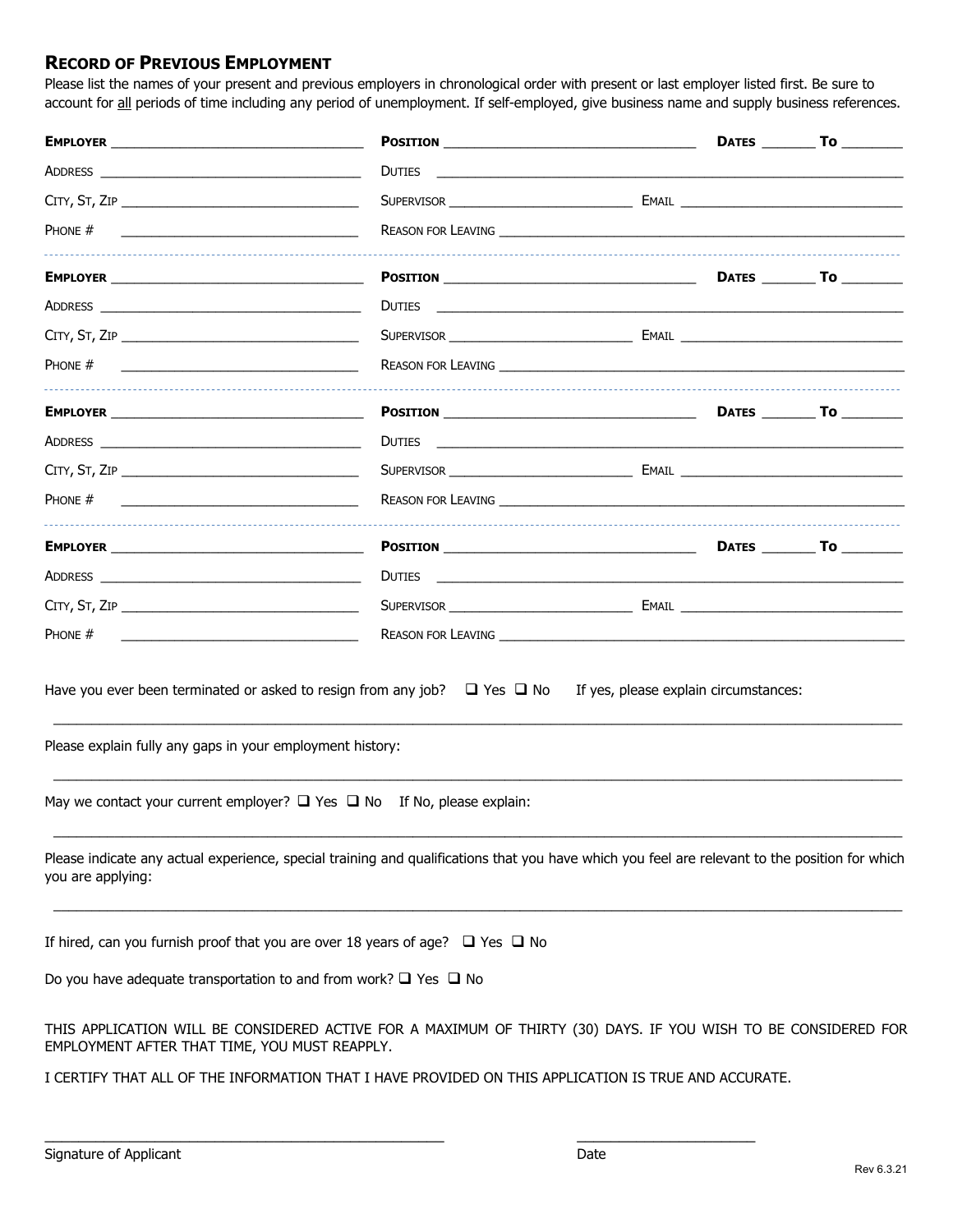## **APPLICANT'S STATEMENT & AGREEMENT**

- 1. In the event of my employment in a position with this Company, I will comply with all rules and regulations of this Company. I understand that the Company may require me to submit to a test for the presence of drugs in my system prior to employment and at any time during my employment, to the extent permitted by law. I also understand that any offer of employment may be contingent upon the passing of a physical examination. I consent to the disclosure of the results of any physical examination and related tests to the Company. I also understand that I may be required to take other tests such as personality and honesty tests, prior to and during my employment. I understand that should I decline to sign this consent or take any of the above tests, my application for employment may be rejected or my employment may be terminated. I understand that bonding may be a condition of hire. If it is, I will be so advised either before or after hiring and a bond application will have to be completed.
- 2. I further understand that the Company may contact my previous employers. I authorize those employers to disclose to the Company all records and information pertinent to my employment with them. In addition to authorizing the release of any information regarding my employment, I hereby waive any rights or claims I have or may have against my former employers, their agents, employees, and representatives, as well as other individuals who release information to the Company, and release them from any and all liability, claims, or damages that may directly or indirectly result from the use, disclosure, or release of any such information by any person or party, whether such information is favorable or unfavorable to me. I authorize the persons named herein as personal references to provide the Company with any pertinent information they may have regarding myself. I also authorize the Company to use social media and other internet resources as part of the pre-employment screening process to the extent permitted by law.
- 3. I hereby state that all the information that I have provided on this application or any other documents completed in connection with my employment, and in any interview, is true and accurate. I have withheld nothing that would, if disclosed, affect this application unfavorably. I understand that if I am employed and any information proved to the Company is found to be false or incomplete in any respect, I may be dismissed. I understand if selected for hire, it will be necessary for me to provide satisfactory evidence of my identity and legal authority to work in the United States, and that federal immigration laws require me to complete an I-9 Form in this regard.
- 4. I and the Company agree to utilize binding arbitration as the sole and exclusive means to resolve all disputes that may arise out of or be related in any way to my employment or my application for employment. I and the Company each specifically waive and relinquish our respective rights to bring a claim against the other in a court of law and to have a trial jury. Both I and the Company agree that any claim, dispute, and/or controversy that I may have against the Company (or its owners, directors, officers, managers, employees, or agents), or the Company may have against me, shall be submitted to and determined exclusively by binding arbitration under the Federal Arbitration Act ("FAA"), in conformity with the procedures of the California Arbitration Act (Cal. Code Civ. Proc. Sec 1280 et seq., including section 1283.05 and all of the Act's other mandatory and permissive right to discovery). The FAA applies to this Agreement because the Company's business involves interstate commerce. Included within the scope of this Agreement are all disputes, whether based on tort, contract, statute (including, but not limited to, any claims of discrimination, harassment and/or retaliation, whether they be based on the California Fair Employment and Housing Act, Title VII of the Civil Rights Act of 1964, as amended, or any other state or federal law or regulation), equitable law, or otherwise. The only exceptions to binding arbitration shall be for claims arising under the National Labor Relations Act which are brought before the National Labor Relations Board, claims for medical and disability benefits under the California Workers' Compensation Act, Employment Development Department claims, or other claims that are not subject to arbitration under current law. Moreover, nothing herein shall prevent me from filing and pursuing proceedings before the California Department of Fair Employment and Housing, or the United States Equal Employment Opportunity Commission (although if I choose to pursue a claim following the exhaustion of such administrative remedies, that claim would be subject to the provisions of this Agreement).
- 5. In addition to any other requirements imposed by law, the arbitrator selected to hear claims under this Agreement shall be a retired California Superior Court Judge, or an otherwise qualified individual to whom the parties mutually agree, and shall be subject to disqualification on the same grounds as would apply to a judge of such court. All rules of pleading (including the right of demurrer), all rules of evidence, all right to resolution of the dispute by means and motions for summary judgement, judgment on the pleadings, and judgement under Code of Civil Procedure Section 631.8 shall apply and be observed. The arbitrator shall have the immunity of a judicial officer from civil liability when acting in the capacity of an arbitrator, which immunity supplements any other existing immunity. Likewise, all communications during or in connection with the arbitration proceedings are privileged in accordance with Cal. Civil Code Section 47(b). As reasonably required to allow full use and benefit of this Agreement's modifications to the Act's procedures, the arbitrator shall extend the times set by the Act for the giving of notices and setting of hearings. Awards shall include the arbitrator's written reasoned opinion. Resolution of all disputes shall be based solely upon the law governing the claims and defenses pleaded, and the arbitrator may not invoke any basis (including but not limited to, notions of "just cause") other than such controlling law.
- 6. I agree that, if hired, my employment shall not be for any specific duration and either the Company or I may terminate my employment relationship at any time, with or without cause and/or with or without prior notice. This express at-will agreement acknowledgement supersedes any and all prior representations or understandings, whether written or oral, express or implied, between the Company and me. My employment-at-will status, if hired, may only be changed in a written document signed by the president of the Company.
- 7. This is the entire agreement between myself and the Company regarding dispute resolution, the length of my employment if hired, and the reasons for termination of my employment, and this agreement supersedes any an all prior agreements regarding these issues. Oral representations or agreements made before or after my employment do not alter this Agreement. If any term, provision, or portion of this Agreement is determined to be void or unenforceable it shall be severed and the remainder of this Agreement shall be fully enforceable.

#### **MY SIGNATURE BELOW ATTESTS TO THE FACT THAT I HAVE READ, UNDERSTOOD, AND AGREE TO BE LEGALLY BOUND TO ALL OF THE ABOVE TERMS.**

### **>> DO NOT SIGN UNTIL YOU HAVE READ THE ABOVE ACKNOWLEGEMENT AND AGREEMENT.**

**\_\_\_\_\_\_\_\_\_\_\_\_\_\_\_\_\_\_\_\_\_\_\_\_\_\_\_\_\_\_\_\_\_\_\_\_\_\_\_ \_\_\_\_\_\_\_\_\_\_\_\_\_\_\_\_\_\_\_\_\_\_\_\_\_\_**